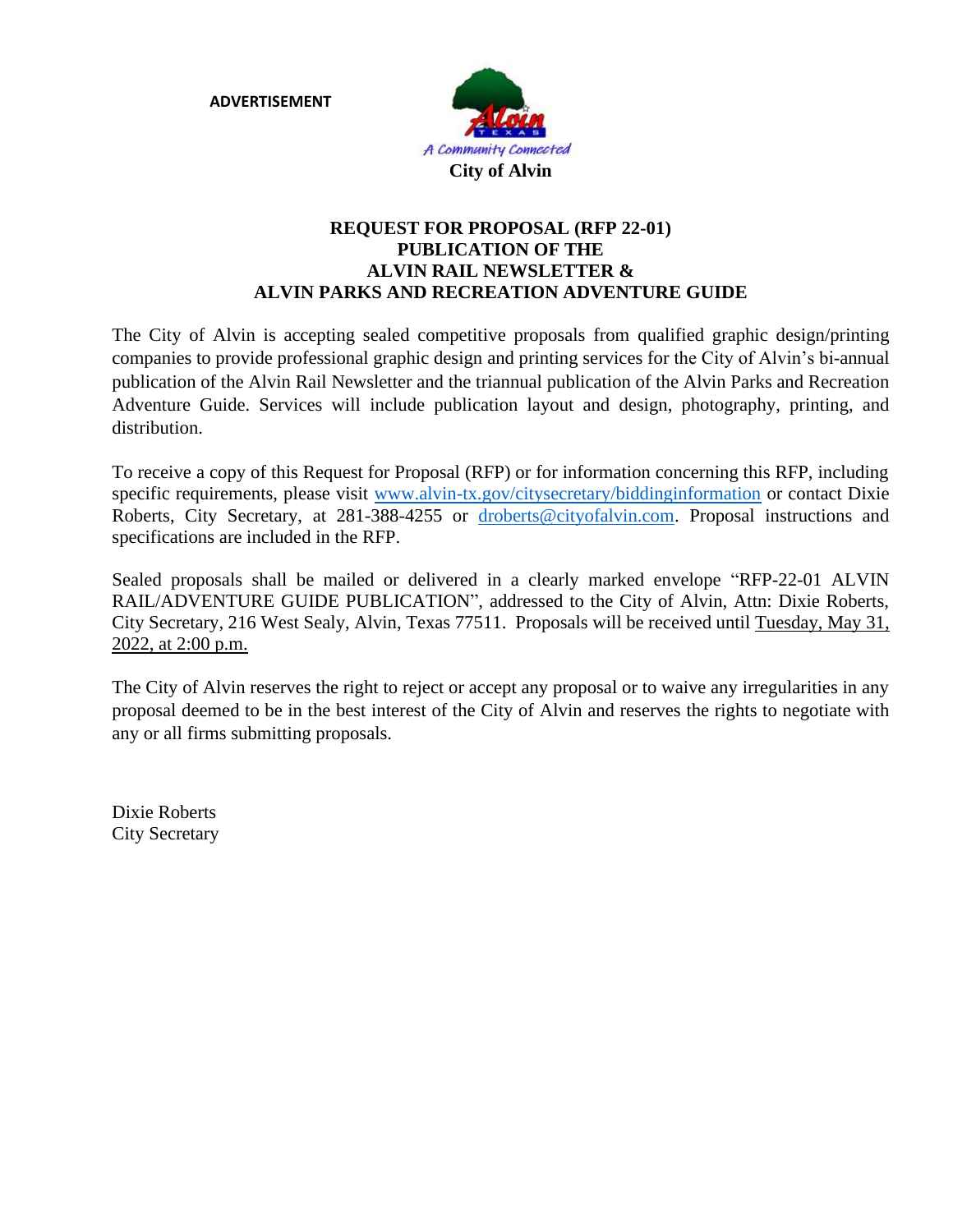## **INSTRUCTIONS/INFORMATION TO PROSPECTIVE CONTRACTORS**

- **1. EXAMINATION OF REQUEST FOR PROPOSALS:** A copy of this Request for Proposal will be available on the City's website, [www.alvin-tx.gov.](http://www.alvin-tx.gov/)
- **2. PROPOSAL SUBMISSION:** Proposals shall be completed and submitted to the City of Alvin, Attn: City Secretary, 216 West Sealy, Alvin, Texas 77511. Proposals MUST be in a sealed envelope clearly marked "RFP-22-01 ALVIN RAIL/ADVENTURE GUIDE PUBLICATION" and must be received by Tuesday, May 31, 2022, at 2:00 p.m.
- **3. PREPARATION OF PROPOSALS**: All proposals for the work shall be made only on the Proposal/Specifications form attached to this Request for Proposals and shall be complete with prices quoted in the PRICING section of this RFP. All proposals must be signed by an authorized official. Proposals that contain omissions, erasures, alterations, or additions, conditional or alternate bids, or that contain irregularities of any kind may be rejected. Bidders are required to provide a minimum of two references for similar types of work on a separate sheet of paper attached to their proposal. Bidders are advised to carefully review the Specifications and attach with their proposal the additional items required.
- **4. ALTERNATE / MULTIPLE PROPOSALS:** The specifications describe the design/printing services that the City feels are necessary to provide a high-quality printed publications to communicate information to the residents and businesses of the community. It is not the desire or intent of the City to eliminate or exclude any company from submitting a proposal because of minor deviations, or changes that may be deemed an improvement to the level of service provided.

Prospective contractors wishing to submit a proposal on items they believe are equivalent or necessary to providing satisfactory printing services, but do not comply with the specifications, are requested to submit an alternate proposal. Such alternate proposals must be clearly indicated as such, and deviations from the applicable specifications are to be clearly noted. The proposal must be accompanied by complete specifications for the items offered or deviation proposed.

The City shall be the sole and final judge, unequivocally, as to whether any substitute is of an equivalent or better quality or is necessary for providing satisfactory publication/printing services.

**5. BASIS OF AWARD:** The City of Alvin is seeking price quotations to provide the specified graphic design/printing services. Generally, the contract award shall be made to the lowest qualified bidder based on the best combination of overall lowest rates and level of service, as determined by the City, to provide the best combination of price and value. Other factors such as quality and quantity of work will also be considered when awarding the contract.

The City of Alvin reserves the right to reject or accept any proposal, in whole or part, or to waive any irregularities in any proposal deemed to be in the best interest of the City of Alvin.

**6. INSURANCE:** If this Proposal is accepted, Bidder proposes, and agrees, that Bidder shall provide certificates of insurance, and copies of policies if requested.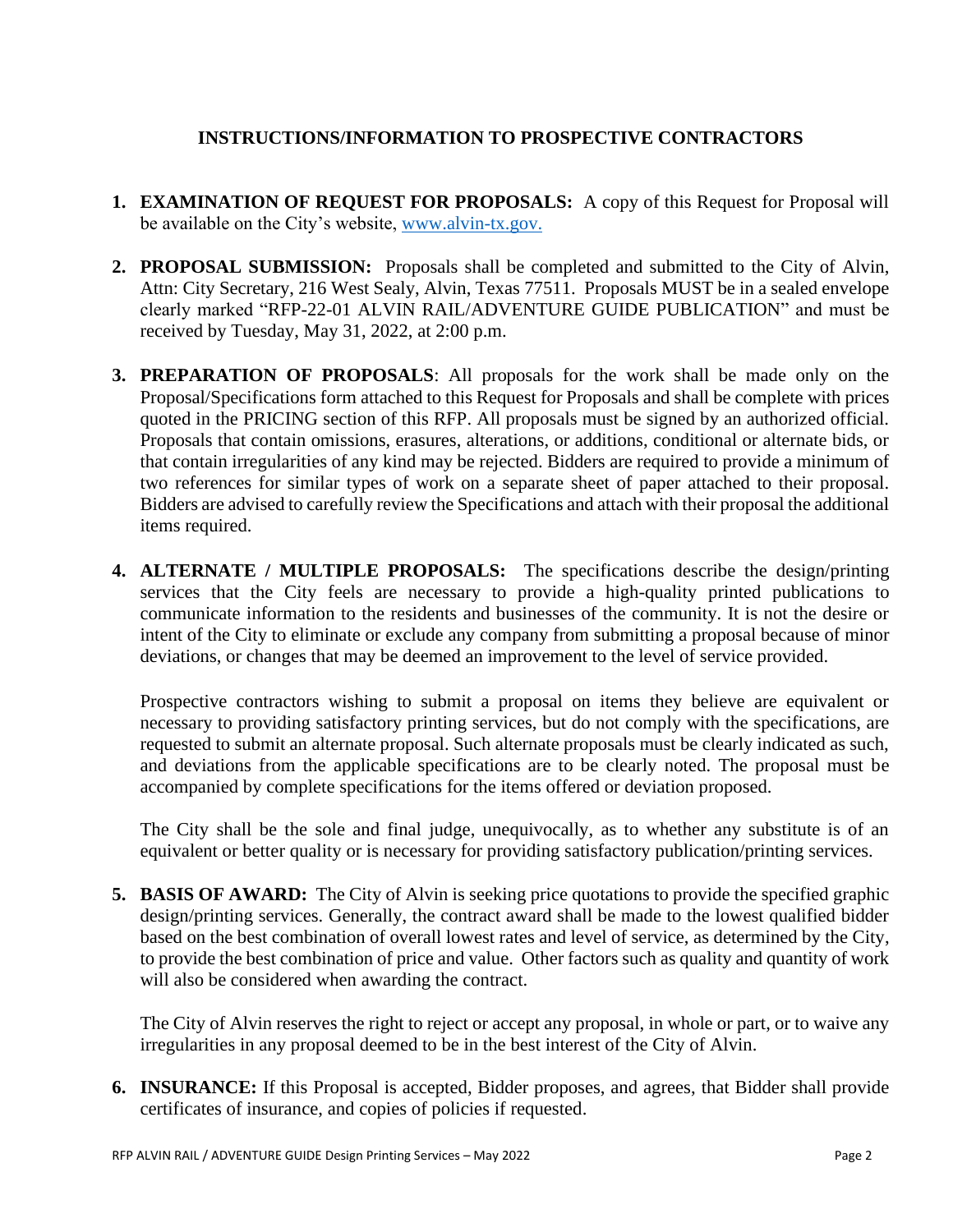- **7. INDEMNIFICATION:** If this Proposal is accepted, Contractor proposes, and agrees, that the Contractor shall indemnify, save harmless, and defend the City against all damages, liability, claims, losses, and expenses (including attorneys' fees) that may arise, or be alleged to have arisen, out of or in connection with Contractor's performance of, or failure to perform, the Work or any part thereof.
- **8. COMPLIANCE WITH LAWS:** The Work, and all of its components, shall be provided, performed, and completed in compliance with, and Contractor agrees to be bound by, all applicable federal, state, and local laws, orders, rules, and regulations, as they may be modified or amended from time to time, any statutes prohibiting discrimination because of, or requiring affirmative action based on, race, creed, color, national origin, age, sex, or other prohibited classification; and any statutes regarding safety or the performance of the Work.
- **9. QUALIFICATIONS OF PROPOSING CONTRACTOR:** The prospective Contractor must be satisfactory to the City from the standpoint of such matters as experience, length of time in business, reliability, and demonstrated ability to provide the services required by the specifications. A qualified Contractor must satisfy the following requirements:
	- a. Maintain a permanent place of business.
	- b. Have adequate personnel and equipment to perform the services in an expeditious and competent manner.
	- c. Provide no less than two references for services of similar size and scope.
- **10. EXECUTION OF CONTRACT/CONTRACTOR STATUS:** The successful Contractor shall execute the contract in accordance with the Instructions/Information to Prospective Contractors document, and the Proposal/Specifications document as accepted by the City, furnish the necessary insurance certificates, and commence work by June 20, 2022.
- **11. TERM OF THE CONTRACT:** The term of this Contract shall be two years, commencing on the award date, and ending at midnight on the two-year anniversary of said official award date. The City of Alvin will have the option to renew these services for one (1) additional two-year term upon mutual consent and agreement of both parties at least sixty (60) days prior to the expiration of the service contract.
- **12. INVOICE/PAYMENT:** Invoices shall be submitted to the City of Alvin City Secretary at 216 West Sealy, Alvin, Texas 77511, [droberts@cityofalvin.com.](mailto:droberts@cityofalvin.com)
- **13. TAX EXEMPTION:** The City of Alvin, a municipal corporation is exempt from applicable State and local taxes on the purchase and delivery of supplies directly to the City.
- **14. CANCELLATION:** The City of Alvin reserves the right to terminate the services at any time during the term of the contract upon receipt of a thirty (30) day written notice to the Contractor.
- **15. DEFAULT:** In the case of default of the Contractor, the City reserves the right to terminate the contract and purchase similar services in the open market, charging against the Contractor any excess costs the City incurs thereby.
- **16. QUESTIONS:** All questions must be submitted in writing, via e-mail to Dixie Roberts, Assistant City Manager/City Secretary, [droberts@cityofalvin.com,](mailto:droberts@cityofalvin.com) no less than two (2) business days prior to the scheduled due date of this response.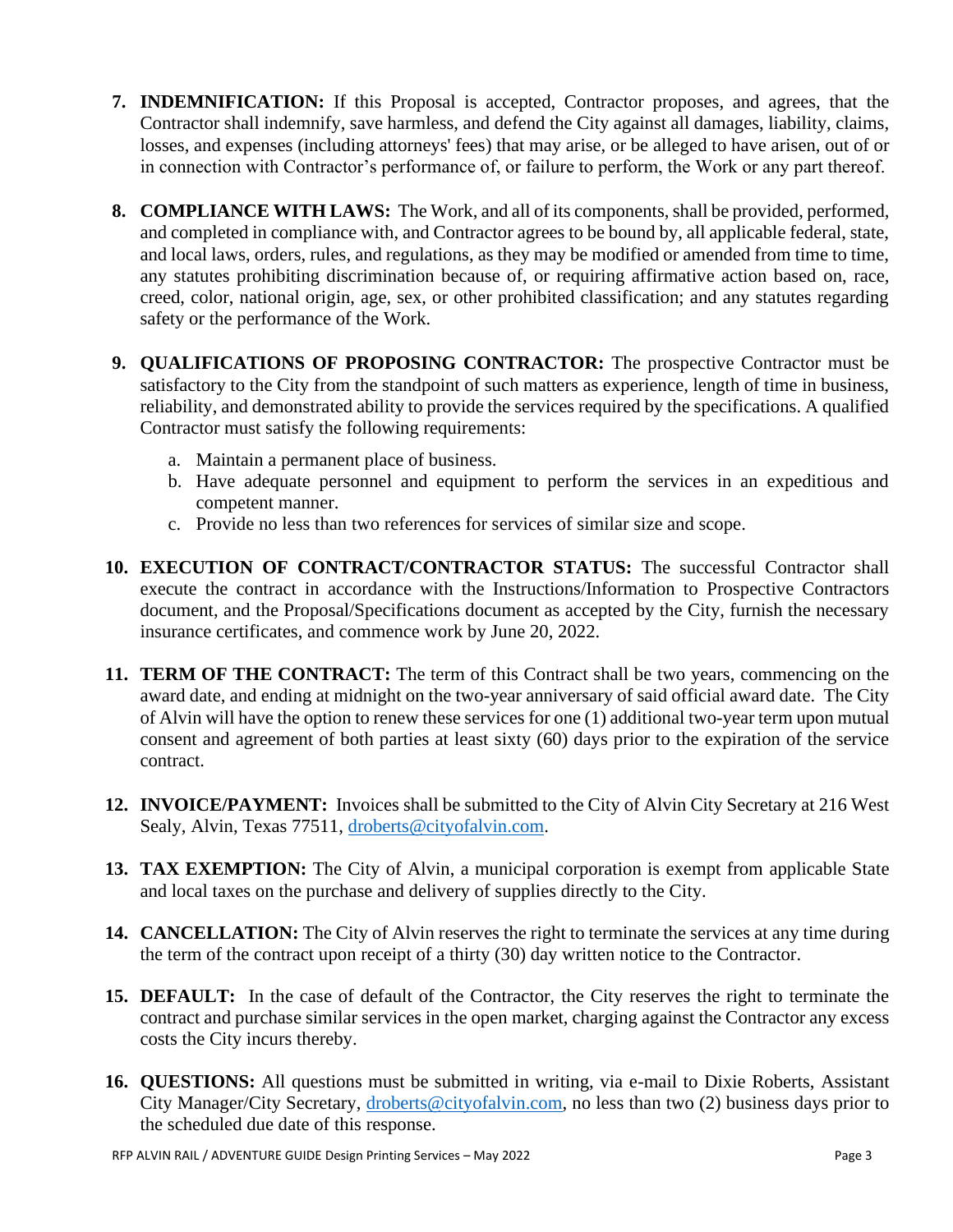**This area intentionally left blank**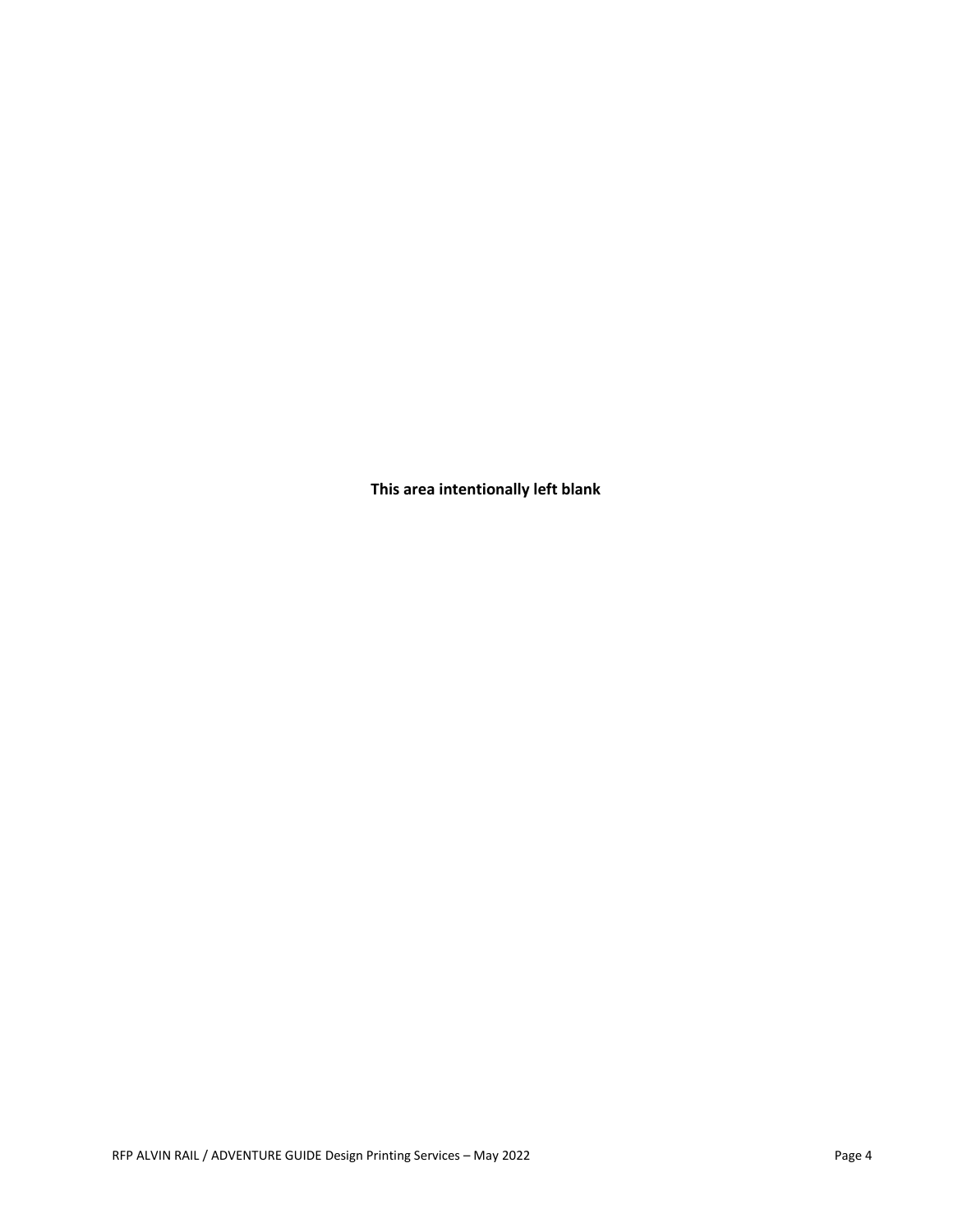#### **PROPOSAL/SPECIFICATIONS**

|                                                              | Name of Contractor<br>("Contractor")                                                                      |
|--------------------------------------------------------------|-----------------------------------------------------------------------------------------------------------|
|                                                              |                                                                                                           |
|                                                              |                                                                                                           |
|                                                              |                                                                                                           |
| its terms and conditions.                                    | The undersigned is authorized to execute this Proposal to the City of Alvin and to bind the Contractor to |
|                                                              |                                                                                                           |
|                                                              |                                                                                                           |
| To: City of Alvin<br>216 West Sealy<br>Alvin, Texas 77511    |                                                                                                           |
| Attn: Dixie Roberts, Assistant City Manager / City Secretary |                                                                                                           |

This Proposal/Specifications document, inclusive, of the Instructions/Information to Prospective Contractors, when accepted and signed by an authorized signatory of the City of Alvin, shall become a contract binding upon the City and the Contractor.

**INTRODUCTION:** The services required under this agreement shall be for quality graphic design and printing of the Alvin Rail newsletter as stated in the specifications listed below, for a term of two years. Once the City issues the final approval of each publication, printing and distribution of the final publication must be made within a timeframe specified to ensure that the publications are delivered and/or distributed to meet the deadlines of time sensitive information in said publications. Copies of the Alvin Rail publication can be viewed in person at the Office of the City Secretary or can be viewed on-line in electronic format: [www.alvin-tx.gov](http://www.alvin-tx.gov/) / Community Information / Newsletter – Alvin Rail

The City of Alvin is requesting proposals for graphic design, photography, printing, mailing, and distribution of the following publications:

- **The Alvin Rail - City Newsletter – (**2x year) graphic design, photography, printing, and distribution
- **Parks & Recreation Adventure Guide** (3x year Spring, Summer and Fall) graphic design, photography, and printing

The contract is for a period of two years following the award RFP-22-01 by the City. The City of Alvin will have the option to renew these services with the selected Contractor for one (1) additional two (2) year term, upon mutual consent and agreement of both parties, with any adjustment in quantities that may be required, at least sixty (60) days prior to the expiration of the service contract.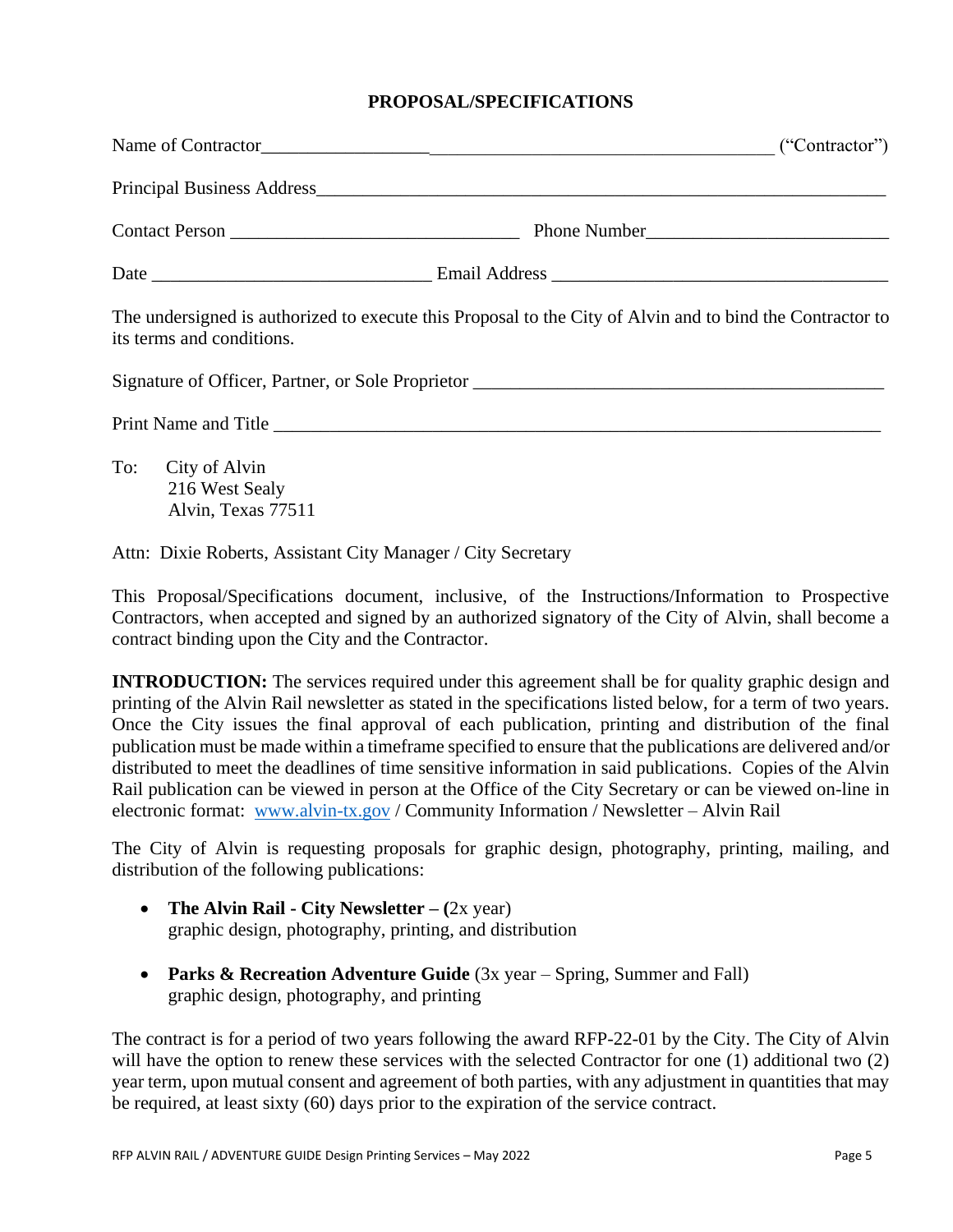### **OVERALL REQUIREMENTS:**

Each publication shall comply with the requirements and specifications listed below:

**Alvin Newsletter** – Bi-annual publication. To include the following:

- Comprehensive graphic design and creation of publication
- Photography as needed to compile pictures for use in publication
- Newsletter will include 4-5 articles per publication that will be written by the City
- Cover (includes  $4$  Pages) + 16 pages, standard  $8.5x11$ , full color on gloss finish,  $80\#$  paper, saddle stitched
- 8,500 total printed copies:
	- ⬧ 8,300 printed copies distributed to U.S. post office addressed to Alvin residences (US Postal Service - Every Door Direct Mail)
	- ⬧ 200 printed copies delivered to City Hall
- Electronic file (flipbook) for inclusion on City website and electronic distribution

**Alvin Parks & Recreation Adventure Guide** - 3x year publication (Spring, Summer, and Fall). This guide includes upcoming Parks and Recreation events. Listed below is the annual publication schedule for the Adventure Guide. The Summer edition is typically the largest of the three (3). The page count may vary in each publication. The Fall and Spring publications may include a few more or a few less than what will be quoted in this RFP. Upon final page count for each publication, the City recognizes that the actual price may fluctuate dependent on the number of pages.

Adventure Guide Publications to include the following:

- Comprehensive graphic design and creation of publication
- Photography as needed to compile pictures for use in publication
- Electronic file (flipbook) for inclusion on City website and electronic distribution
- Spring Edition
	- ⬧ Cover (includes 4 pages) +16 pages, standard 8.5x11, full color on matte finish, 80# paper
	- ⬧ # of Print copies will vary per publication (500-1500)
	- ⬧ Printed copies delivered to the Alvin Parks & Recreation Department
- Summer Edition
	- Cover (includes 4 pages) + 28 pages, standard 8.5x11, full color on matte finish, 80# paper
	- ⬧ # of Print copies will vary per publication (500-1500)
	- ⬧ Printed copies delivered to Parks & Recreation Department
- Fall Edition
	- $\bullet$  Cover (includes 4 pages) +20 pages, standard 8.5x11, full color, matte finish, 80# paper
	- ⬧ # of Print copies will vary per publication (500-1500)
	- ⬧ Printed copies delivered to the Parks & Recreation Department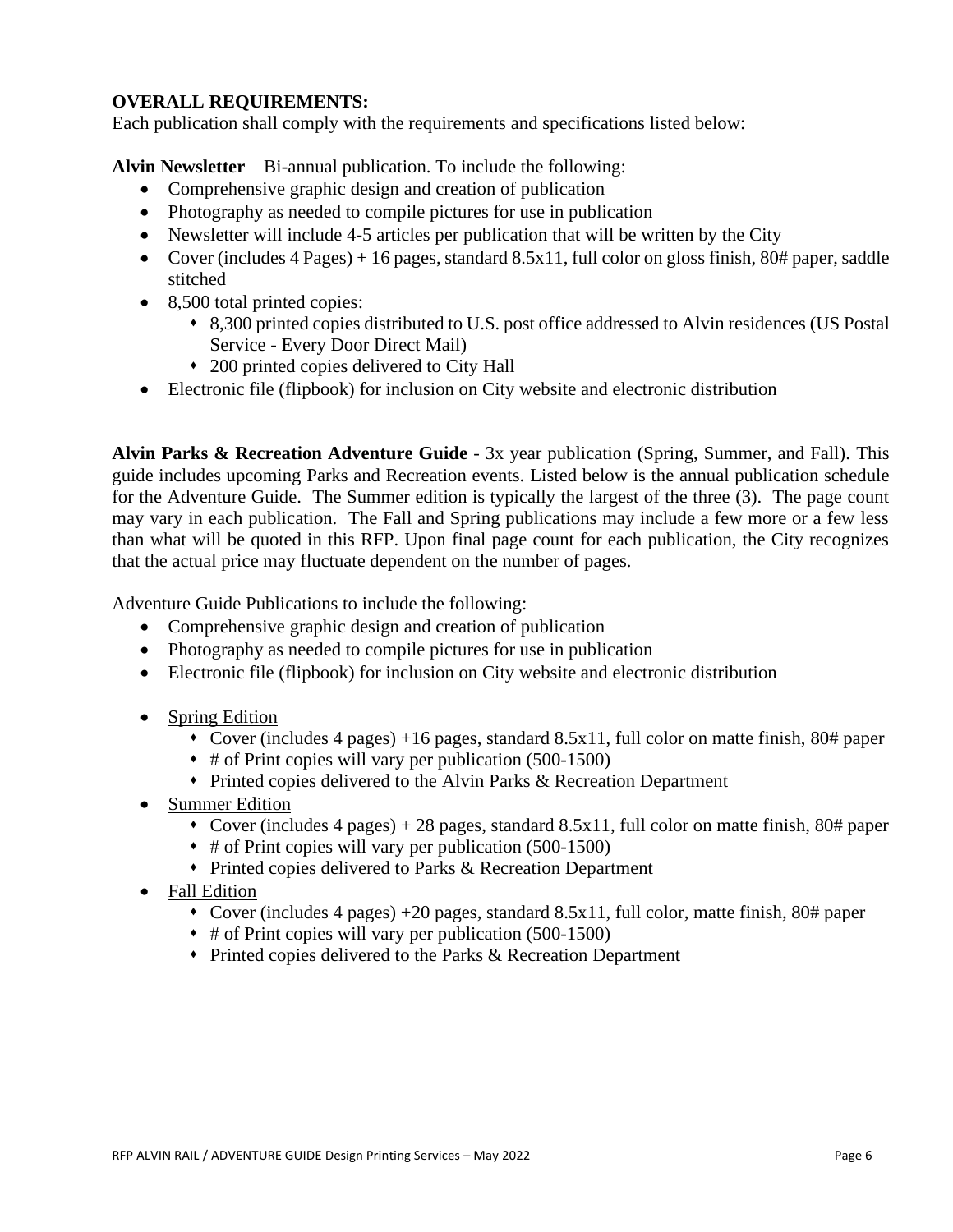| <b>PRICING</b>                         |      |        |  |  |  |  |
|----------------------------------------|------|--------|--|--|--|--|
| Alvin Rail Newsletter - 2x year        |      | Notes: |  |  |  |  |
| Price shall encompass all specs listed |      |        |  |  |  |  |
| Price PER publication:<br>(1)          | - \$ |        |  |  |  |  |
| (2)                                    | \$   |        |  |  |  |  |
| Total:                                 | -S   |        |  |  |  |  |

Costs provided in this RFP by the Contractor are for the exact page numbers (including covers), number of printed copies, and distribution services to Alvin residents within the city limits of the City of Alvin using the (US Postal Service - Every Door Direct Mail) as stated within the RFP for this publication. The City/Contractor understands that dependent on the page count, increase/decrease in the number of needed printed copies, and mailing/postage rate changes per publication, and that prices may fluctuate contingent upon said factors per publication.

| Notes: |  |
|--------|--|
|        |  |
|        |  |
|        |  |
|        |  |
|        |  |
|        |  |
|        |  |
|        |  |
|        |  |
|        |  |
|        |  |
|        |  |
|        |  |
|        |  |
|        |  |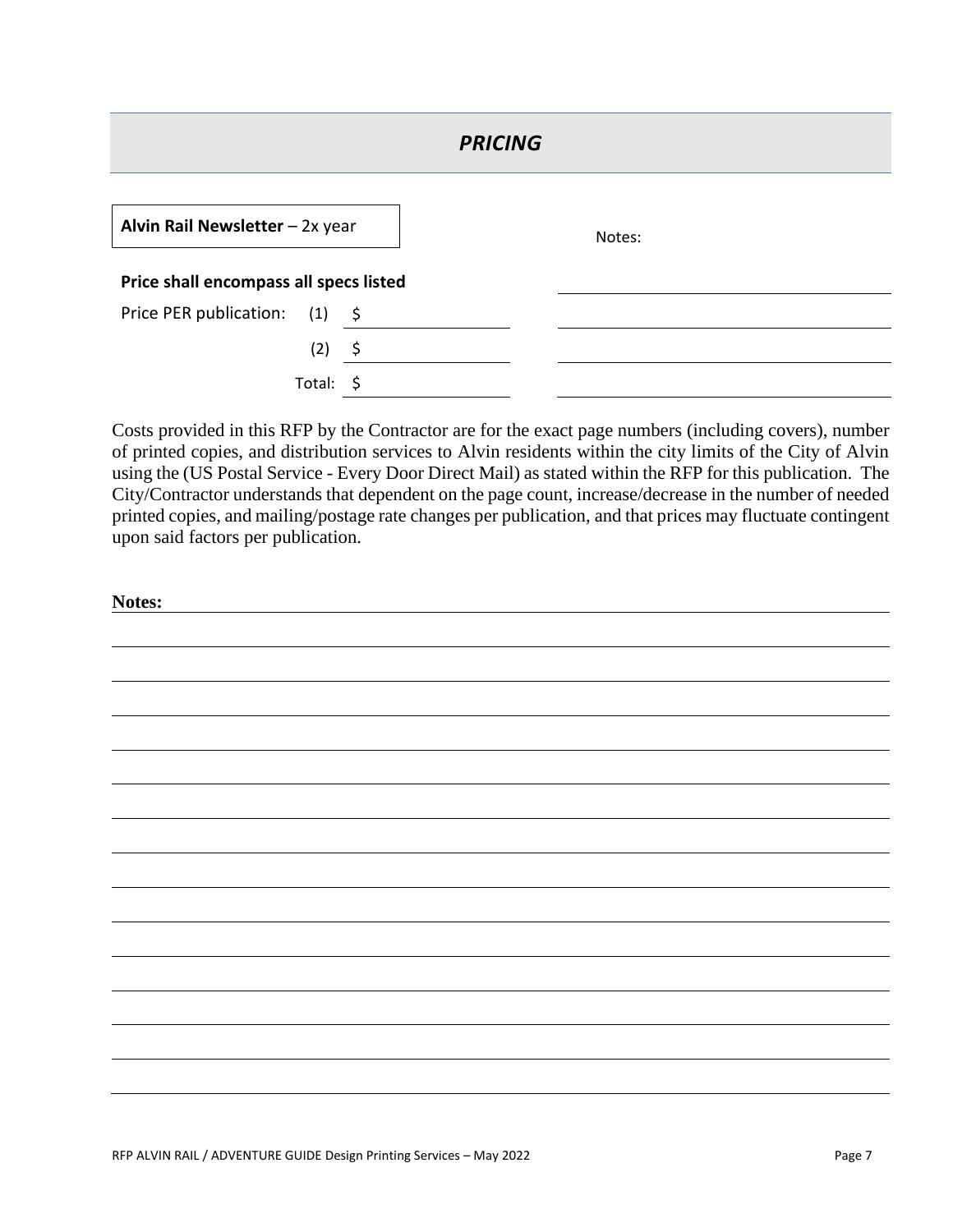| Alvin Adventure Guide - 3x year |  |  |
|---------------------------------|--|--|
|---------------------------------|--|--|

| Price shall encompass all specs listed for the |               |  |
|------------------------------------------------|---------------|--|
| <b>SPRING</b> publication:                     | Total: \$     |  |
|                                                |               |  |
|                                                |               |  |
| Notes:                                         |               |  |
|                                                |               |  |
|                                                |               |  |
|                                                |               |  |
| Price shall encompass all specs listed for the |               |  |
| <b>SUMMER</b> publication: Total: \$           |               |  |
|                                                |               |  |
| Notes:                                         |               |  |
|                                                |               |  |
|                                                |               |  |
|                                                |               |  |
| Price shall encompass all specs listed for the |               |  |
| <b>FALL</b> publication:                       | Total: $\int$ |  |
|                                                |               |  |
| Notes:                                         |               |  |
|                                                |               |  |

Costs provided in this RFP by the Contractor are for the exact page numbers (including covers), number of printed copies, as stated within the RFP for this publication. The City/Contractor understands that dependent on the page count, increase/decrease in the number of needed printed copies and that prices may fluctuate contingent upon said factors per publication.